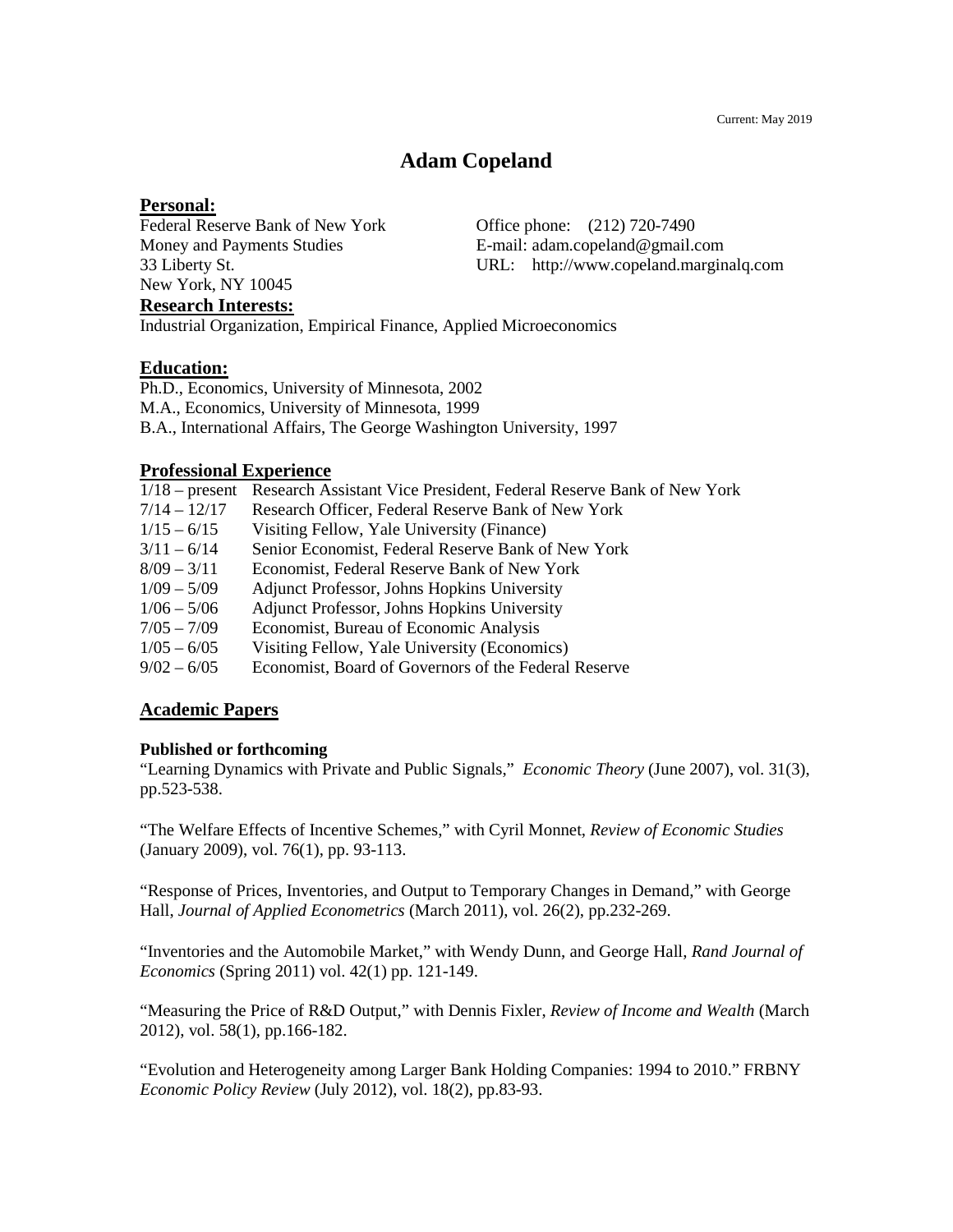"Key Mechanics of the U.S. Tri-Party Repo Market," with Darrell Duffie, Antoine Martin, and Susan McLaughlin, FRBNY *Economic Policy Review* (November 2012), vol. 18(3), pp.17-28.

"The Production Impact of `Cash-for-Clunkers': Implications for Stabilization Policy," with James Kahn, *Economic Inquiry* (January 2013), vol. 51(1), pp. 288-303.

"Seasonality, Consumer Heterogeneity and Price Indexes: The Case of Prepackaged Software." *Journal of Productivity Analysis* (February 2013), vol. 39(1), pp. 47-59.

"Repo and Securities Lending," with Tobias Adrian, Brian Begalle, and Antoine Martin. *Risk Topography: Systemic Risk and Macro Modeling*. Ed. Markus K. Brunnermeier and Arvind Krishnamurthy. Chicago: University of Chicago Press, (2013).

"Intertemporal Substitution and New Car Purchases," *Rand Journal of Economics* (Fall 2014), vol. 45(2), pp. 624-644.

"Repo Runs: Evidence from the Tri-Party Repo Market," with Antoine Martin and Michael Walker, *Journal of Finance* (December 2014), vol. 69(6), pp. 2343-2380.

"Challenges Identifying Interbank Loans," with Olivier Armantier, FRBNY *Economic Policy Review* (October 2015), vol. 21(1), pp 1-18.

"A Primer on the GCF Repo Service," with Paul Agueci, Leyla Alkan, Isaac Davis, Antoine Martin, Kate Pingitore, Caroline Prugar, and Tyisha Rivas, FRBNY *Economic Policy Review* (December 2015), vol. 21(2), pp 1-38.

"Price Setting with Rapid Technology Adoption: the case of the PC Industry," with Adam Shapiro, *Review of Economics and Statistics* (July 2016), vol. 98(3), pp. 601-616.

"Nonlinear Pricing and the Market for Settling Payments," with Rod Garratt, *Journal of Money, Credit, and Banking* (February 2019), vol. 51(1), pp. 195-226.

"Interest Rates and the Market for New Automobiles," with George Hall and Louis Maccini, forthcoming at *Journal of Money, Credit, and Banking*.

"The Use of Collateral in Bilateral Repurchase and Securities Lending Agreements," with Viktoria Baklanova, Cecilia Caglio, and Marco Cipriani, forthcoming at *Review of Economic Dynamics*, a special issue on Fragmented Financial Markets.)

#### **Submitted**

"Do Long-Haul Truckers Undervalue Future Fuel Savings?" with Jacob Adenbaum and John Stevens, FRBNY Staff Report no. 756. (Revise and resubmit at Energy Economics.)

#### **Working papers**

"Exchange Rate Pass-Through, Markups, and Inventories," with James Kahn, New York Federal Reserve Staff Reports no. 584.